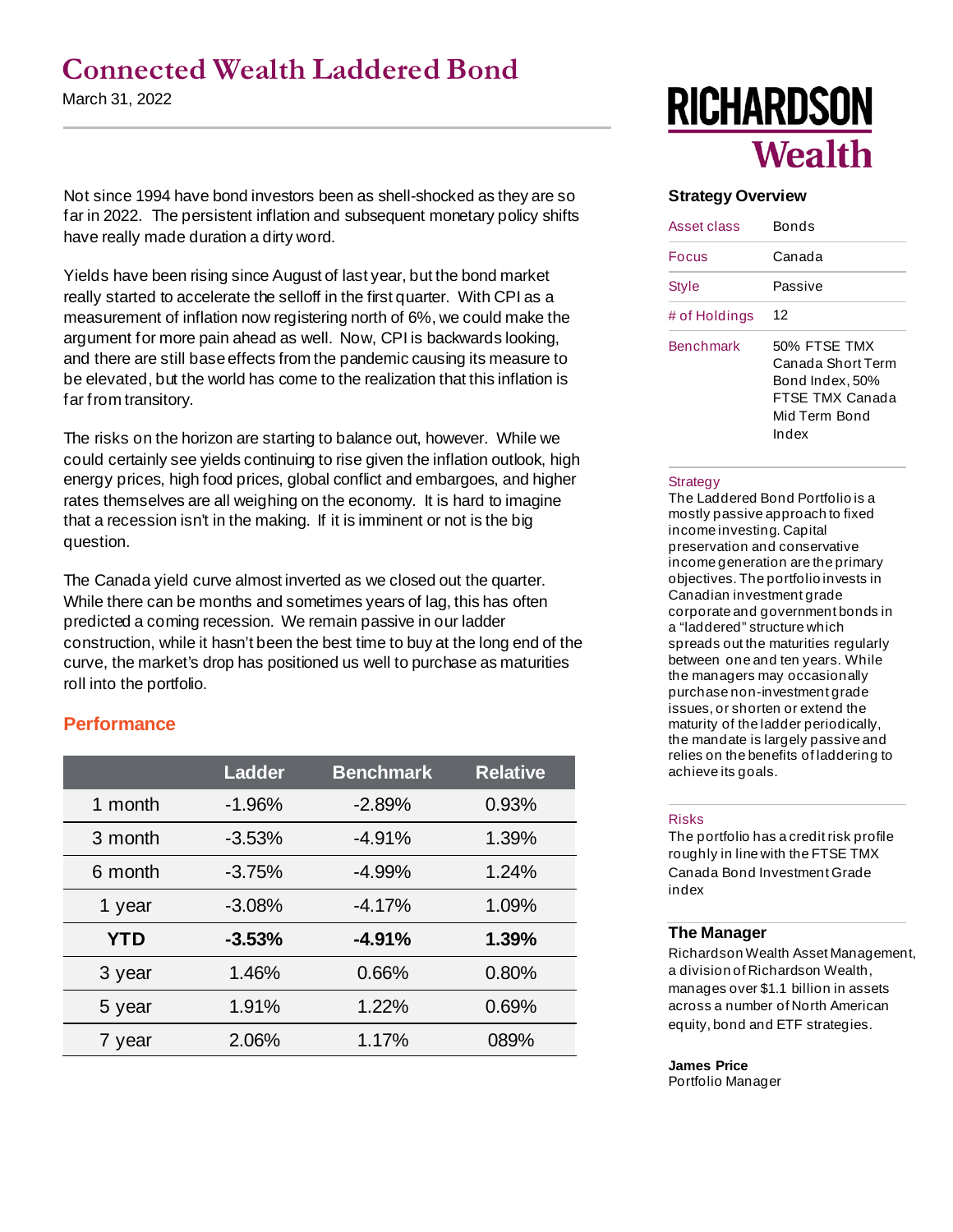#### **Connected Wealth Fixed Income Ladder**

March 31, 2022

## **RICHARDSON Wealth**

| <b>Technical Breakdown</b>                |              |    |                  |
|-------------------------------------------|--------------|----|------------------|
|                                           | <b>Index</b> |    | <b>Portfolio</b> |
| <b>Weighted Average Yield to Maturity</b> | 3.42%        |    | 2.75%            |
| <b>Weighted Average Term</b>              | 6.69         |    | 4.10             |
| <b>Weighted Average Coupon</b>            | 2.47         |    | 2.53             |
| <b>Weighted Average Duration</b>          | 5.06         |    | 3.73             |
| <b>Weighted Average Rating</b>            |              |    | A+               |
| <b>Annual Coupon Payments</b>             |              | S  | 24.965           |
| <b>Portfolio Cost</b>                     |              | \$ | 972.912          |
|                                           |              |    |                  |



#### 0 50,000 100,000 150,000 200,000 250,000 1 2 3 4 5 6 7 8 9 10 11- 16- 21- 26- 30+ 15 20 25 30 **Term (Yrs) Portfolio Maturity Profile**





#### **Portfolio Statement**

|                    |        |                 |            |                   |        |       |      |                 |       | <b>Market</b> |     |
|--------------------|--------|-----------------|------------|-------------------|--------|-------|------|-----------------|-------|---------------|-----|
| <b>Issuer</b>      | Coupon | <b>Maturity</b> | Rating     | <b>Par Valuel</b> | Price  | Yield | Term | <b>Duration</b> | Value |               | %   |
| Cash               | 0.25   |                 | AAA        | 68,000            | 100.00 | 0.75  | 0.11 | 0.11            | \$    | 68,067        | 7%  |
| Ontario            | 3.15   | 2-Jun-22        | $A+$       | 69,000            | 100.41 | 0.77  | 0.17 | 0.17            | \$.   | 69,993        | 7%  |
| Emera              | 2.90   | 13-Jun-23       | <b>BBB</b> | 81,000            | 100.18 | 2.74  | 1.20 | 1.17            | \$    | 81,843        | 8%  |
| <b>NBC</b>         | 2.55   | 12-Jul-24       | BBB+       | 78,000            | 98.48  | 3.24  | 2.28 | 2.19            | \$.   | 77,242        | 8%  |
| Ontario            | 2.30   | 8-Sep-24        | A+         | 77,000            | 99.41  | 2.55  | 2.44 | 2.35            | \$.   | 76,656        | 8%  |
| <b>Wells Fargo</b> | 3.87   | 21-May-25       | BBB+       | 70,000            | 99.91  | 3.90  | 3.14 | 2.89            | \$    | 70,911        | 7%  |
| Toronto            | 2.40   | 24-Jun-26       | AA         | 90,000            | 98.31  | 2.83  | 4.24 | 3.97            | S     | 89.055        | 9%  |
| Quebec             | 2.50   | 1-Sep-26        | AA-        | 88,000            | 98.85  | 2.78  | 4.42 | 4.14            | S     | 87,167        | 9%  |
| BC                 | 2.55   | 30-Mar-27       | AAA        | 74,000            | 98.72  | 2.83  | 5.00 | 4.66            | \$.   | 73,058        | 8%  |
| <b>CMHC</b>        | 2.65   | 15-Dec-28       | AAA        | 74,000            | 99.06  | 2.80  | 6.72 | 6.06            | \$.   | 73,875        | 8%  |
| Canada             | 2.25   | 1-Jun-29        | AAA        | 73,000            | 99.26  | 2.36  | 7.18 | 6.53            | \$.   | 73,001        | 8%  |
| <b>BCE</b>         | 2.50   | 14-May-30       | BBB-       | 75,000            | 89.62  | 4.01  | 8.13 | 7.13            | \$    | 67,925        | 7%  |
| <b>TC Energy</b>   | 2.97   | 6-Jun-31        | BBB-       | 70,000            | 90.66  | 4.21  | 9.19 | 7.79            | \$    | 64,119        |     |
| <b>Totals</b>      | 2.53   |                 |            |                   |        | 2.75% | 4.10 | 3.73            | S.    | 972,912       | 93% |
|                    |        |                 |            |                   |        |       |      |                 |       |               |     |